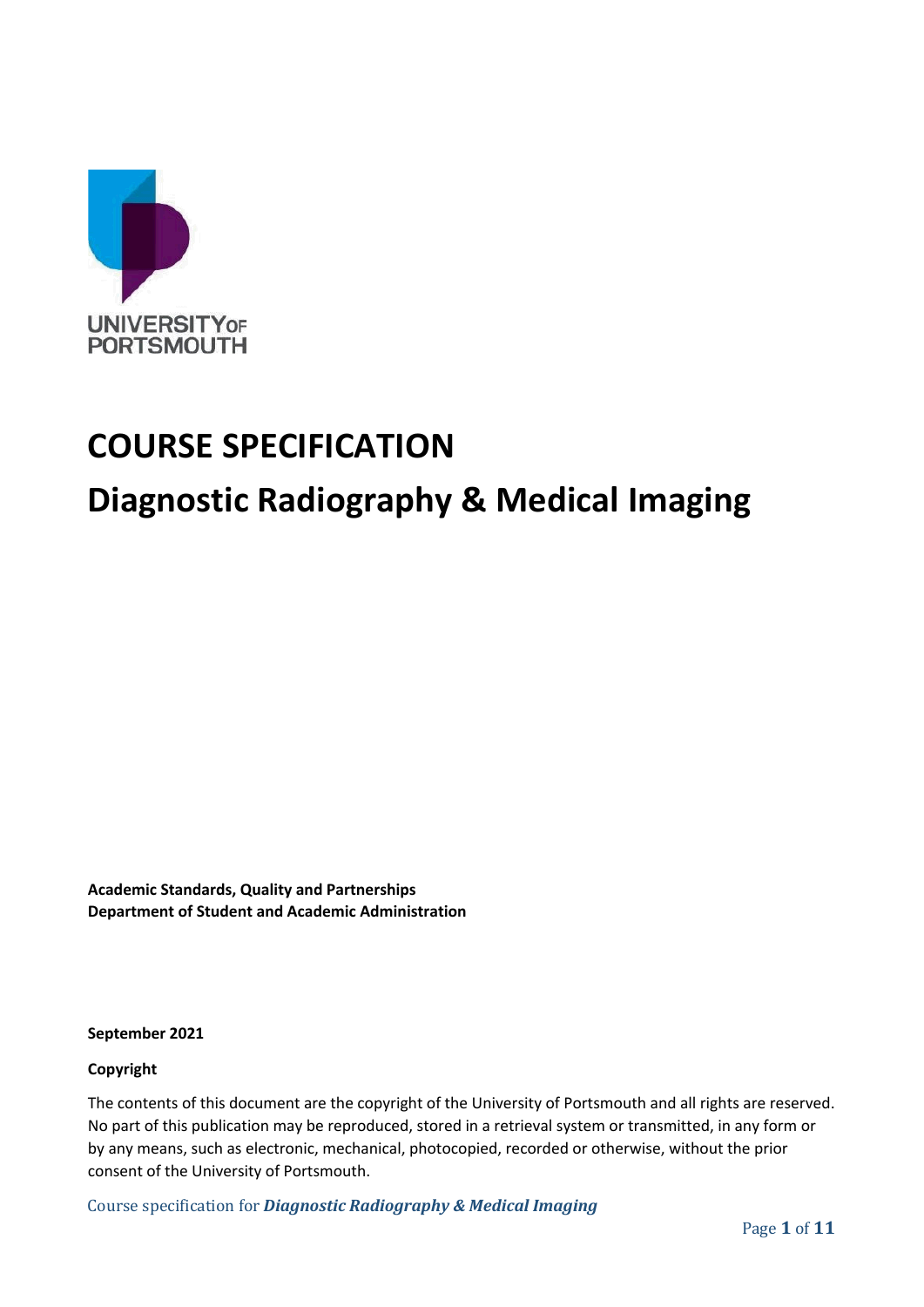# **COURSE SPECIFICATION**

Please refer to the [Course Specification Guidance Notes](http://www.port.ac.uk/departments/services/academicregistry/qmd/curriculum-framework-2019-20/filetodownload,201767,en.docx) for guidance on completing this document.

| <b>Course Title</b>                                                                           | BSc (Hons) Diagnostic Radiography & Medical Imaging                                                                                                                                      |
|-----------------------------------------------------------------------------------------------|------------------------------------------------------------------------------------------------------------------------------------------------------------------------------------------|
| <b>Final Award</b>                                                                            | <b>BSc</b>                                                                                                                                                                               |
| Exit Awards                                                                                   | Certificate of Higher Education in Health Care Science<br>Diploma of Higher Education in Health Care Science                                                                             |
|                                                                                               | Ordinary Degree in Health Care Science                                                                                                                                                   |
| Course Code / UCAS code (if applicable)                                                       | C2718F/BB81                                                                                                                                                                              |
| Mode of study                                                                                 | Full time                                                                                                                                                                                |
| Mode of delivery                                                                              | Campus, block release                                                                                                                                                                    |
| Normal length of course                                                                       | 3 years                                                                                                                                                                                  |
| Cohort(s) to which this course specification<br>applies                                       | From September 2021 intake onwards                                                                                                                                                       |
| <b>Awarding Body</b>                                                                          | University of Portsmouth                                                                                                                                                                 |
| <b>Teaching Institution</b>                                                                   | University of Portsmouth                                                                                                                                                                 |
| Faculty                                                                                       | Science & Health                                                                                                                                                                         |
| School/Department/Subject Group                                                               | School of Health and Care Professions                                                                                                                                                    |
| School/Department/Subject Group webpage                                                       | https://www.port.ac.uk/about-us/structure-and-<br>governance/organisational-structure/our-academic-<br>structure/faculty-of-science-and-health/school-of-health-and-<br>care-professions |
| Course webpage including entry criteria                                                       | https://www.port.ac.uk/study/courses/bsc-hons-diagnostic-<br>radiography-and-medical-imaging                                                                                             |
| Professional and/or Statutory Regulatory Body<br>accreditations                               | Health and Care Professions Council (HCPC)                                                                                                                                               |
| <b>Quality Assurance Agency Framework for</b><br>Higher Education Qualifications (FHEQ) Level | Level 4,5,6                                                                                                                                                                              |

This course specification provides a summary of the main features of the course, identifies the aims and learning outcomes of the course, the teaching, learning and assessment methods used by teaching staff, and the reference points used to inform the curriculum.

This information is therefore useful to potential students to help them choose the right course of study, to current students on the course and to staff teaching and administering the course.

Further detailed information on the individual modules within the course may be found in the relevant module descriptors and the Course Handbook provided to students on enrolment.

Please refer to the [Course and Management catalogue](https://course-module-catalog.port.ac.uk/#/welcome) for further information on the course structure and modules.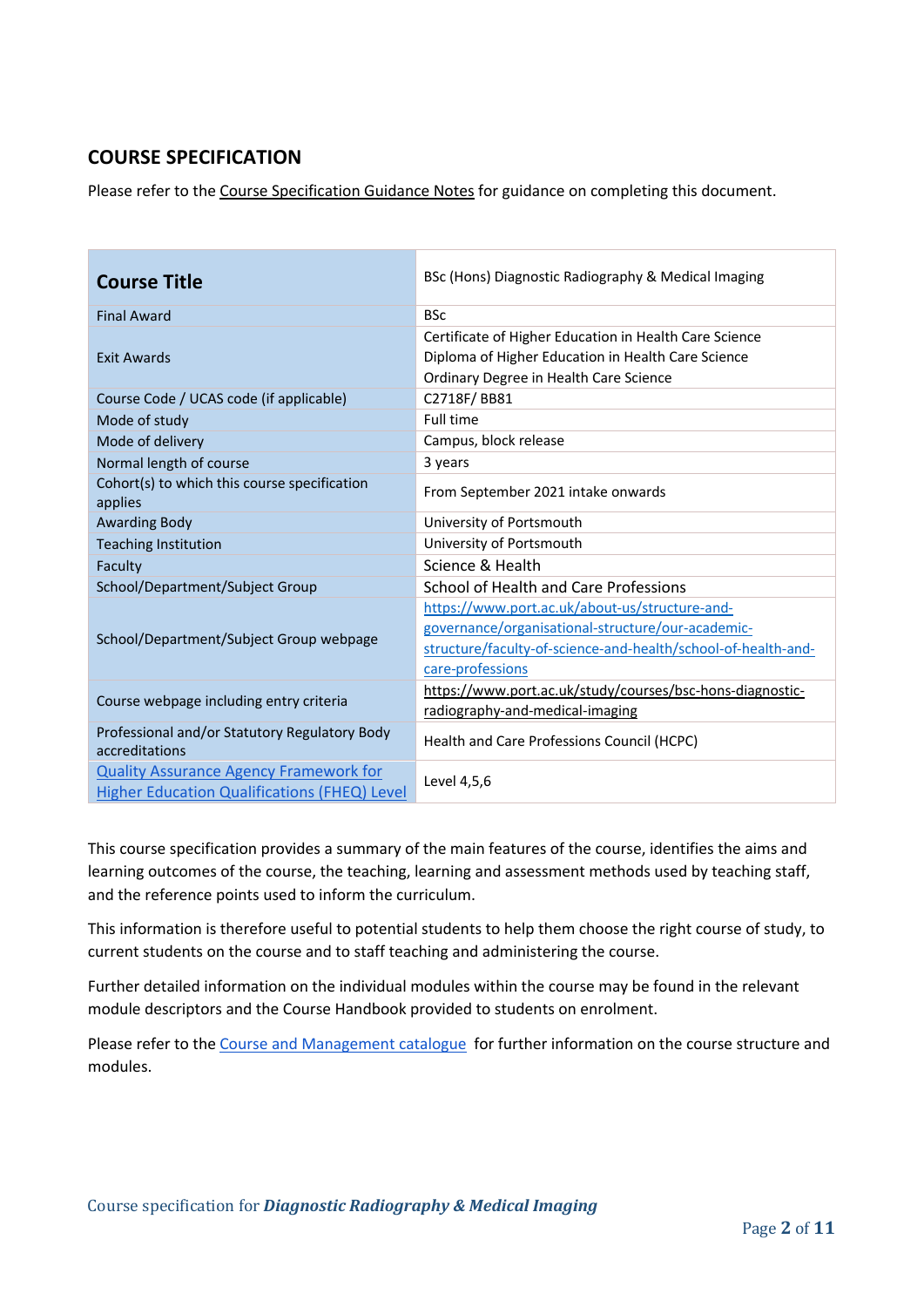# **Educational aims of the course**

The BSc (Hons) Diagnostic Radiography & Medical Imaging programme aims to:

- Develop the knowledge and skills required for a career in radiography including providing evidence-based decisions to support patient care and transferable skills to facilitate personal development.
- Develop critical, analytical, practical, professional, research and communication skills necessary for a patientcentred approach to care and life-long independent learning and acquisition of knowledge and the use of evidence to inform practice.
- Develop ability to demonstrate leadership and clinical reasoning as a member of a multidisciplinary team and have the capacity to evaluate own performance and the performance of peers and students by identifying strengths and weaknesses through reflection.
- Ensure that all statutory requirements are met in order to be eligible to apply for HCPC registration as a diagnostic radiographer.
- Develop the ability to become an independent and autonomous practitioner using independent/autonomous decision making.

### **Course Learning Outcomes and Learning, Teaching and Assessment Strategies**

The [Quality Assurance Agency for Higher Education \(QAA\)](http://www.qaa.ac.uk/en) sets out a national framework of qualification levels, and the associated standards of achievement are found in their [Framework for Higher Education](https://www.qaa.ac.uk/quality-code/higher-education-credit-framework-for-england)  [Qualifications](https://www.qaa.ac.uk/quality-code/higher-education-credit-framework-for-england) document.The Course Learning Outcomes for this course are outlined in the tables below.

| LO             | <b>Learning outcome</b>                                                                                                                                                                                                                                                                                                                    | <b>Learning and Teaching methods</b>                                                                                                                                                                                                                                                                                                                                                                                                                                                                                                                                                                                                                                                                                                                 | <b>Assessment</b><br>methods                                                                                                                                             |
|----------------|--------------------------------------------------------------------------------------------------------------------------------------------------------------------------------------------------------------------------------------------------------------------------------------------------------------------------------------------|------------------------------------------------------------------------------------------------------------------------------------------------------------------------------------------------------------------------------------------------------------------------------------------------------------------------------------------------------------------------------------------------------------------------------------------------------------------------------------------------------------------------------------------------------------------------------------------------------------------------------------------------------------------------------------------------------------------------------------------------------|--------------------------------------------------------------------------------------------------------------------------------------------------------------------------|
| A1             | The key theoretical and<br>of<br>practical<br>concepts<br>practice<br>radiographic<br>principles,<br>(physical<br>physiology,<br>anatomy,<br>image<br>interpretation,<br>psychology<br>and<br>sociological<br>principles)<br>and the integration of<br>these into clinical practice<br>through<br>high<br>quality<br>patient centred care. | Learning outcome A1 relates to profession specific topics<br>that allow the student to attain and grasp profession specific<br>skills. A variety of learning and teaching methods are<br>employed to aid in developing the students' strengths and<br>preferred learning styles. These methods will also help<br>students to acquire further educational strategies to meet<br>the required outcomes of relevant modules and allow the<br>student to develop as a professional. It is proposed to use a<br>mixture of lectures, seminars, tutorials, and self-directed<br>study to convey the knowledge required whilst group work,<br>simulation, & clinical placement will be used so that students<br>can apply the knowledge they have attained. | Exam, Set<br>Exercise,,<br>Portfolio, Viva<br>Voce examination,<br>Report, Oral<br>Assessment/Prese<br>ntation,<br>Assignment,<br>Project Output,<br><b>Dissertation</b> |
| A2             | Evidence based practice<br>varying<br>and<br>research<br>methodologies<br>that<br>contribute<br>the<br>to<br>development<br>of<br>radiographic practice.                                                                                                                                                                                   | Learning outcome A2 has strong links to Evidence Based<br>Decision Making and the Project, as both modules will allow<br>student to<br>explore<br>consider<br>the<br>and<br>research<br>methodologies. The undertaking of research as part of the<br>project may lead to the improvement and development of<br>radiographic practice. It is proposed to use lectures,<br>seminars, tutorials, directed study, group work, practical<br>classes/workshops to convey knowledge of evidence-based<br>practice and research methodologies. Project supervision<br>will assist in the completion of research which may aid<br>development of radiographic practice.                                                                                       | Coursework,<br>Exam, Project<br>Output,<br><b>Dissertation</b>                                                                                                           |
| A <sub>3</sub> | policies<br>Key<br>and<br>guidelines, including the<br><b>NHS</b><br>Constitution,<br>to                                                                                                                                                                                                                                                   | Key policies and guidelines in regard to radiography are<br>initially derived from radiation protection and legislation. It<br>can be argued that the clinical learning modules (M32092,                                                                                                                                                                                                                                                                                                                                                                                                                                                                                                                                                             | Exam, Set<br>Exercise, Viva                                                                                                                                              |

#### **A. Knowledge and understanding of:**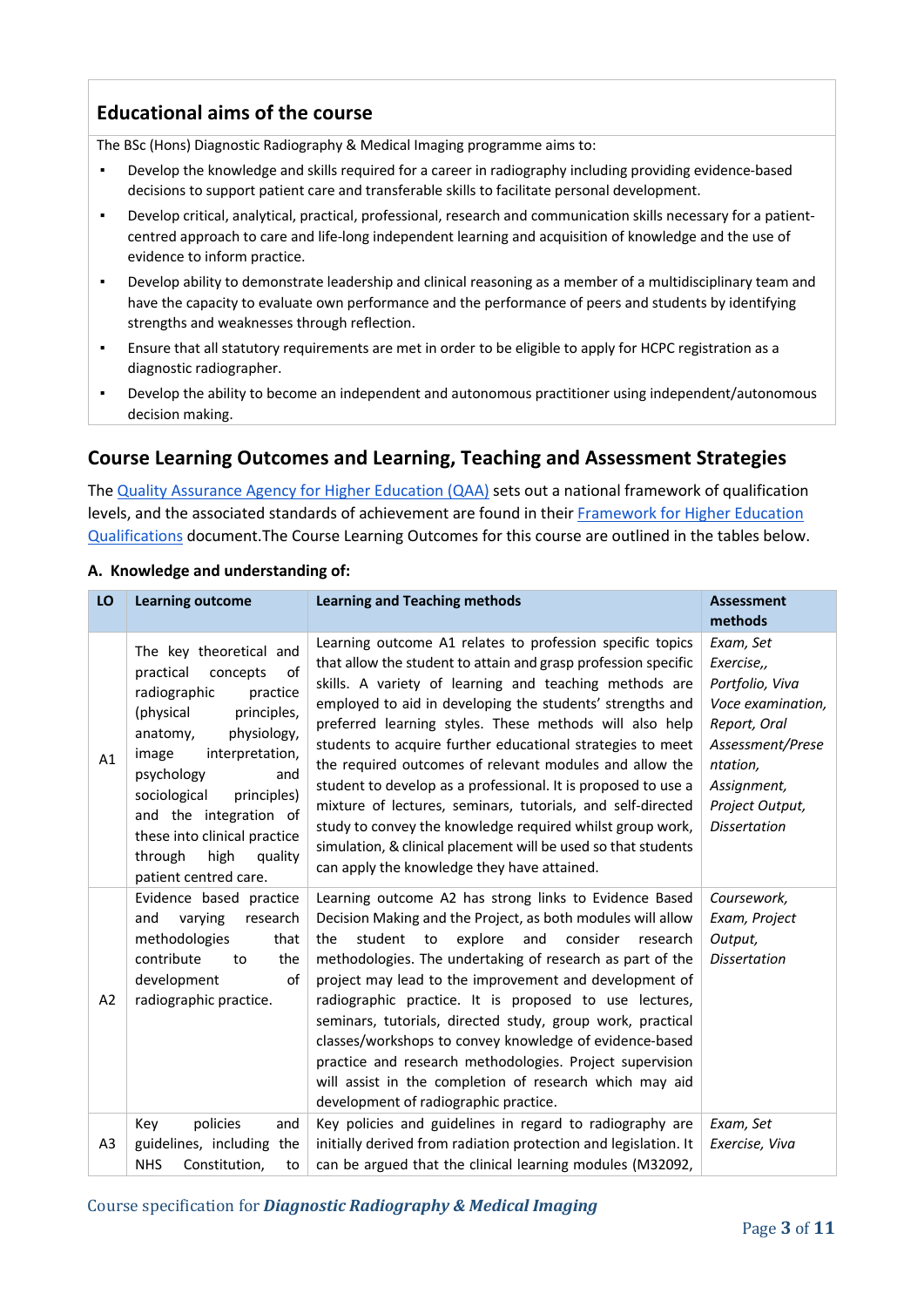|                | enhance best practice and<br>create a safe and effective<br>care environment.                                                                                                                                                                                                                                 | M32093, M32094 ) relate to this learning outcome but<br>practice is governed by legislation which is covered and<br>revisited in M30148, M30149, and M30150. M30119<br>considers person-centred care which may introduce patient<br>pathways and management to the student. To meet this<br>learning outcome, it is proposed to use lectures, seminars,<br>practical classes/workshops, and tutorials to provide<br>requisite knowledge regarding this outcome.                                                                                                                                                                                                                                                                                                                                                                                | Voce examination<br>Portfolio                                                             |
|----------------|---------------------------------------------------------------------------------------------------------------------------------------------------------------------------------------------------------------------------------------------------------------------------------------------------------------|------------------------------------------------------------------------------------------------------------------------------------------------------------------------------------------------------------------------------------------------------------------------------------------------------------------------------------------------------------------------------------------------------------------------------------------------------------------------------------------------------------------------------------------------------------------------------------------------------------------------------------------------------------------------------------------------------------------------------------------------------------------------------------------------------------------------------------------------|-------------------------------------------------------------------------------------------|
| A4             | The<br>role<br>of<br>lifelong<br>reflection,<br>learning,<br>professional<br>continued<br>development,<br>peer<br>support<br>and<br>multi<br>professional working.                                                                                                                                            | The modules pertaining to clinical practice (M32092,<br>M32093, M32094 ) will have a heavy influence in regard to<br>lifelong learning and continued professional development.<br>Image Interpretation (M25941) introduces skills that can be<br>transposed to lifelong learning and continued professional<br>development. The importance of lifelong learning,<br>reflection, and continued professional development will be<br>conveyed using lectures, seminars, tutorials, directed study,<br>work.<br>Further<br>to<br>these,<br>and<br>group<br>practical<br>classes/workshops, simulation, & clinical placement will<br>provide opportunities to experience lifelong learning and<br>apply the process of reflection. This may be conducted<br>individually, with fellow peers, or when working in a<br>multidisciplinary environment. | Portfolio, Set<br>Exercise, Exam,<br>Report,,<br>Coursework                               |
| A <sub>5</sub> | The application of best<br>practice<br>and<br>current<br>knowledge and research<br>to radiographic practice<br>across the health and<br>social<br>care<br>spectrum<br>recognising<br>whilst<br>the<br>contributions made<br>by<br>health<br>other<br>care<br>professionals<br>through<br>partnership working. | M30150 will introduce imaging modalities that can<br>supplement conventional imaging and thus introduce the<br>concept of best practice. The modules pertaining to clinical<br>practice (M32092, M32093, M32094) should introduce the<br>student to best practice from an imaging, treatment, and<br>management perspective and the application of knowledge<br>to the clinical domain. Although lectures, tutorials,<br>seminars, practical classes/workshops may be employed,<br>experiential learning is possibly the main learning and<br>teaching method in respect to clinical practice. Further to<br>this, the project (M24120) should allow the student to<br>consider best practice and how evidence can inform<br>practice. Project supervision is utilised in respect to this.                                                     | Portfolio,<br>Dissertation,<br>Project output<br>(other than<br>dissertation),<br>Report, |

#### **B. Cognitive (Intellectual or Thinking) skills, able to:**

| LO        | <b>Learning outcome</b>                                                                                                                                                                                                                                                     | <b>Learning and Teaching methods</b>                                                                                                                                                                                                                                                                                                                                                                                                                                               | <b>Assessment</b><br>methods                                                     |
|-----------|-----------------------------------------------------------------------------------------------------------------------------------------------------------------------------------------------------------------------------------------------------------------------------|------------------------------------------------------------------------------------------------------------------------------------------------------------------------------------------------------------------------------------------------------------------------------------------------------------------------------------------------------------------------------------------------------------------------------------------------------------------------------------|----------------------------------------------------------------------------------|
| <b>B1</b> | Demonstrate<br>an<br>οf<br>understanding<br>the<br>relationship<br>between<br>practice and theory, in<br>particular<br>critical<br>evaluation of the existing<br>radiographic<br>practice<br>evidence base and the<br>ability to solve problems in<br>the practice setting. | Students will be taught to think logically, reflectively and<br>evaluate evidence and ideas through critical insight. M30127<br>will use lectures, seminars, and tutorials to assist the student<br>with searching, retrieving, and summarising evidence that is<br>relevant to a specific aspect of practice. Clinical placement<br>(M32092, M32093, M32094) will aid in applying theory to<br>practice and provide the opportunity to solve problems in the<br>practice setting. | Set Exercise<br>(coursework), Oral<br>Assessment &<br>Presentation,<br>Portfolio |
| <b>B2</b> | Analyse,<br>evaluate,<br>integrate<br>interpret<br>and                                                                                                                                                                                                                      | These skills are built upon through the course with lectures,<br>seminars, and tutorials being used to assist students with                                                                                                                                                                                                                                                                                                                                                        | Set Exercise<br>(coursework), Oral                                               |
|           |                                                                                                                                                                                                                                                                             | searching for evidence, retrieving it, and then summarising it                                                                                                                                                                                                                                                                                                                                                                                                                     | Assessment &                                                                     |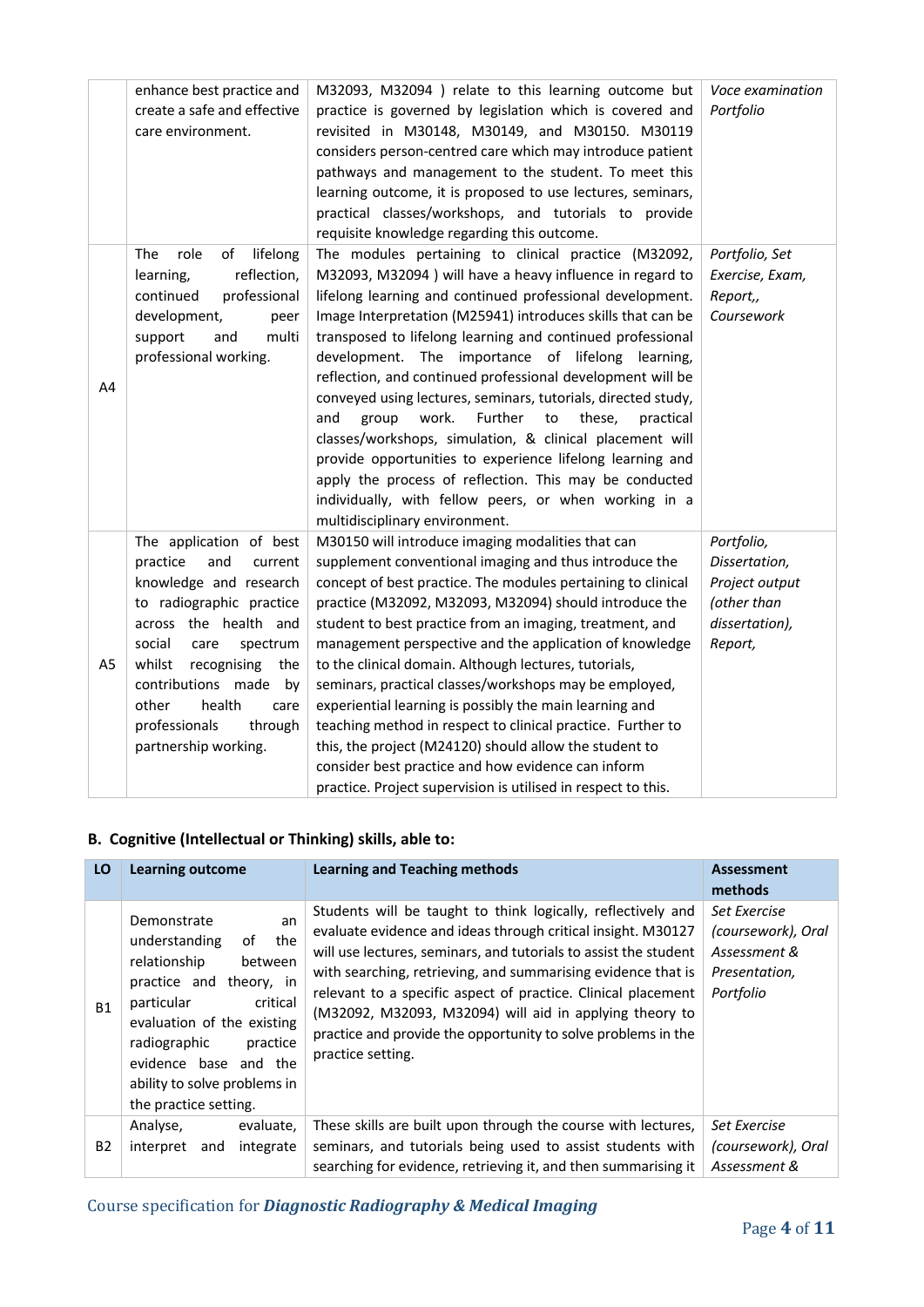|                | data from a variety of<br>sources.                                                                                                                                   | (M30127). In addition to these methods, practical<br>classes/workshops are introduced (M30125) to consider the<br>strengths and weaknesses of published evidence. The final<br>year project (M24120) then allows the student to critically<br>evaluate published evidence and reflect upon data in relation<br>to current literature and practice. Project supervision is<br>utilised in respect to this.                                                                                                                                                                                                                                                                                                                                                                     | Presentation<br>Portfolio,<br>Assignment,<br>Exam, Project<br>Output                                                                        |
|----------------|----------------------------------------------------------------------------------------------------------------------------------------------------------------------|-------------------------------------------------------------------------------------------------------------------------------------------------------------------------------------------------------------------------------------------------------------------------------------------------------------------------------------------------------------------------------------------------------------------------------------------------------------------------------------------------------------------------------------------------------------------------------------------------------------------------------------------------------------------------------------------------------------------------------------------------------------------------------|---------------------------------------------------------------------------------------------------------------------------------------------|
| B <sub>3</sub> | Research and synthesise<br>existing knowledge and<br>evaluate where there are<br>gaps in the evidence base.                                                          | These skills are built upon through the course with lectures,<br>seminars, and tutorials being used to assist students with<br>searching for evidence, retrieving it, and then summarising it<br>(M30127). In addition to these methods, practical<br>classes/workshops are introduced (M30125) to consider the<br>strengths and weaknesses of published evidence. The final<br>year project (M24120) then allows the student to critically<br>evaluate published evidence and reflect upon data in relation<br>to current literature and practice. Project supervision is<br>utilised in respect to this.                                                                                                                                                                    | Set Exercise<br>(coursework), Oral<br>Assessment &<br>Presentation<br>Portfolio,<br>Assignment,<br>Exam,<br>Dissertation,<br>Project Output |
| <b>B4</b>      | Formulate<br>and<br>test a<br>hypothesis through the<br>justification,<br>design,<br>evaluation and reporting<br>of<br>a<br>programme<br>οf<br>independent research. | The final year research project develops skills in formulating<br>and testing hypotheses and conducting a programme of<br>research. Although the execution of the project will be<br>assisted via project supervision; students will receive lectures<br>and tutorials to consider effective project design,<br>management and dissemination of findings.                                                                                                                                                                                                                                                                                                                                                                                                                     | Dissertation,<br>Project Output                                                                                                             |
| <b>B5</b>      | prioritise, plan,<br>Assess,<br>deliver and evaluate the<br>imaging technique and<br>individual care required by<br>patients.                                        | The modules pertaining to clinical practice (M32092,<br>M32093, M32094) will have a heavy influence in regard to<br>individual care of patients. All of these modules have an<br>inference to patient care within their learning outcomes and<br>students will be taught the theory in respect to person<br>centred care and how this may change for each individual via<br>practical classes/workshops, seminars, and<br>lectures,<br>tutorials. Students will then have the opportunity to apply<br>theory to practice whilst on placement. The same teaching<br>methods are also employed to consider anatomy, physiology,<br>and pathophysiology (M30144 & M32261) which will assist<br>regarding assessing, prioritising, planning, and delivering<br>care for patients. | Portfolio, Set<br>exercise (exam),,<br>Exam, Viva Voce<br>examination                                                                       |

### **C. Practical (Professional or Subject) skills, able to:**

| LO | <b>Learning outcome</b>                                                                  | <b>Learning and Teaching methods</b>                                                                                                                                                                                                                                                                                                                                                                                                                                                                                                                                                                                                                                                                                              | <b>Assessment</b><br>methods                                                                                                           |
|----|------------------------------------------------------------------------------------------|-----------------------------------------------------------------------------------------------------------------------------------------------------------------------------------------------------------------------------------------------------------------------------------------------------------------------------------------------------------------------------------------------------------------------------------------------------------------------------------------------------------------------------------------------------------------------------------------------------------------------------------------------------------------------------------------------------------------------------------|----------------------------------------------------------------------------------------------------------------------------------------|
| C1 | Relate to<br>patients<br>and respond to their<br>psychological<br>and<br>physical needs. | The modules pertaining to clinical practice (M32092, M32093,<br>M32094) will consider how students can respond to the<br>psychological and physical needs of patients using lectures,<br>seminars, and tutorials. Simulation (practical classes/workshops)<br>in these modules will provide opportunities for students to<br>consider and apply knowledge and express alternative<br>approaches to care. Further to these, placement provides an<br>opportunity to apply professional skills attained to a real-life<br>context. In respect to psychological and physical needs, M30144<br>& M32261 will also assist as knowledge of pathophysiology will<br>allow students to gauge the capability of patients prior to, during, | Portfolio, Set<br>exercise (exam),<br><b>Practical Skills</b><br>Assessment,<br>Exam, Viva Voce<br>examination, Set<br>exercise (exam) |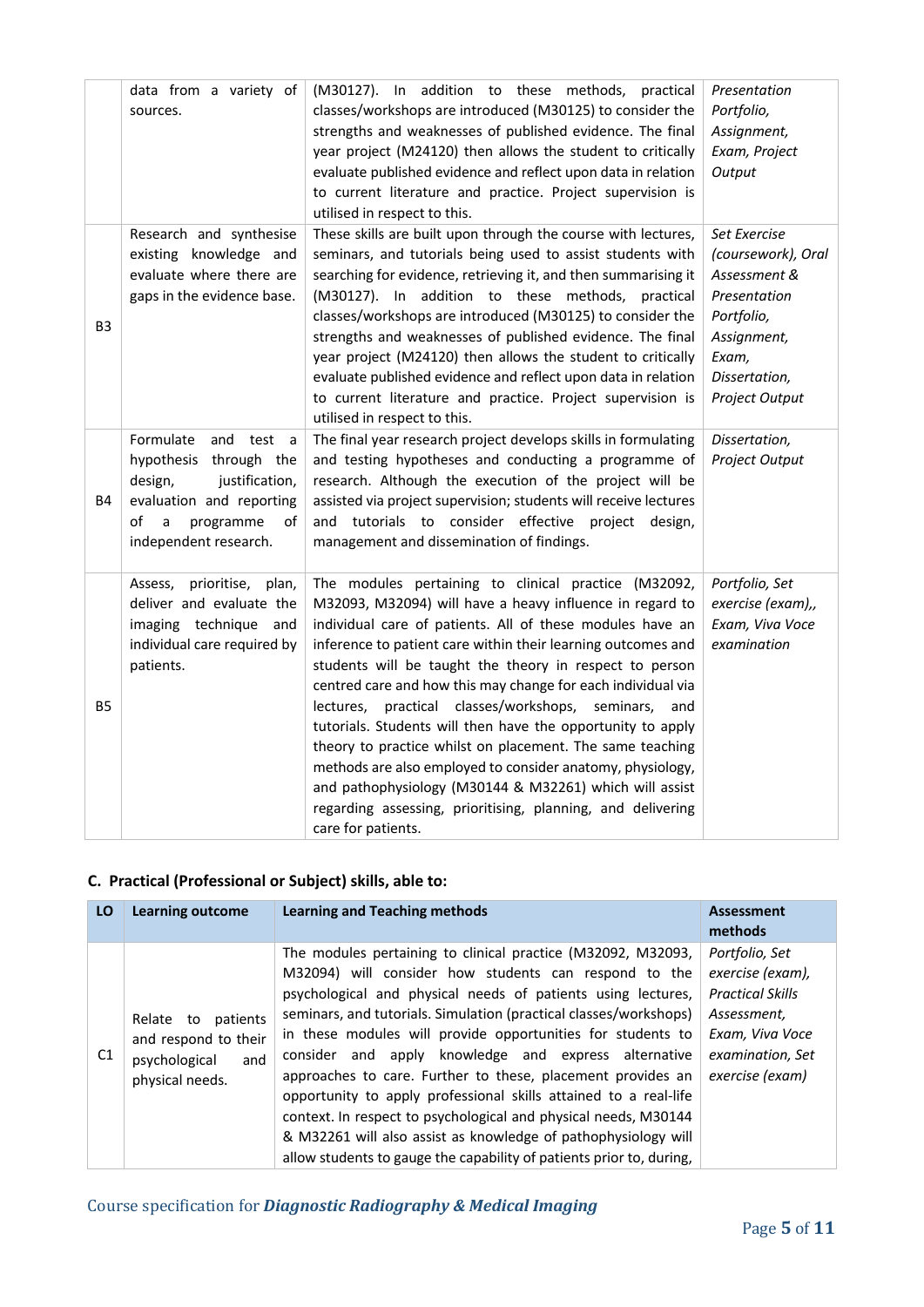|                |                                                                                                                                                                      | and post examination. The same teaching methods will be<br>employed.                                                                                                                                                                                                                                                                                                                                                                                                                                                                                                                                                                                                                                                                                                                                                                                                                                                                                                                                                                                                                                                                                                                                                                                                           |                                                                                          |
|----------------|----------------------------------------------------------------------------------------------------------------------------------------------------------------------|--------------------------------------------------------------------------------------------------------------------------------------------------------------------------------------------------------------------------------------------------------------------------------------------------------------------------------------------------------------------------------------------------------------------------------------------------------------------------------------------------------------------------------------------------------------------------------------------------------------------------------------------------------------------------------------------------------------------------------------------------------------------------------------------------------------------------------------------------------------------------------------------------------------------------------------------------------------------------------------------------------------------------------------------------------------------------------------------------------------------------------------------------------------------------------------------------------------------------------------------------------------------------------|------------------------------------------------------------------------------------------|
| C <sub>2</sub> | Work autonomously;<br>as part of a team and<br>demonstrate clinical<br>leadership<br>when<br>required.                                                               | Clinical placement and simulation (M32092, M32093, M32094)<br>will provide opportunities for students to work autonomously but<br>also as part of a team. For simulation activities, students will be<br>allocated into groups and provided with activities that may<br>involve individual or team working to practise skills in a safe<br>environment. Students will be encouraged to discuss the<br>activities with one another to generate solutions to complex<br>situations that can be applied to clinical practice. As students gain<br>experience with simulation and placement, supervision of tasks in<br>both domains may change from direct to distant. Further to this,<br>students are awarded the opportunity to lead and manage an<br>imaging list under supervision towards the end of their training.<br>This provides the opportunity to demonstrate clinical leadership.<br>The concept of clinical leadership is also instigated in M25941<br>through the notion of the ability to provide informed comments<br>in respect to image Interpretation and diagnosis. The foundations<br>of knowledge in respect to image Interpretation are conveyed<br>using lectures, practical classes/workshops, and tutorials in<br>M32092, M32093, M32094, and M25941. | Portfolio, Exam                                                                          |
| C <sub>3</sub> | Demonstrate<br>equality of care to<br>others in an effective<br>and<br>safe<br>manner<br>within radiographic<br>practice.                                            | Clinical placement and simulation (M32092, M32093, M32094)<br>will provide opportunities for students to demonstrate equality of<br>care. Simulation allows students to do this in a safe environment<br>and as this value is grown, placement provides the opportunity to<br>do this effectively.                                                                                                                                                                                                                                                                                                                                                                                                                                                                                                                                                                                                                                                                                                                                                                                                                                                                                                                                                                             | Portfolio                                                                                |
| C <sub>4</sub> | Maintain<br>professional practice<br>within the legislation<br>which<br>governs<br>diagnostic<br>radiographers,<br>and<br>understand<br>the<br>scope and limitations | Professional practice is governed by legislation which is covered<br>and revisited in M30148, M30149, and M30150. Such information<br>is conveyed to students using lectures, tutorials, and practical<br>classes/workshops. The clinical modules (M32092, M32093,<br>M32094) then allow students to implement the theory taught to<br>clinical practice. During placement this is evidenced on a day-to-<br>day basis using a portfolio, whilst an annual test is used to ensure<br>students maintain currency in respect to radiation protection<br>legislation (M30148, M30149, and M30150) and understand the<br>scope of their practice.                                                                                                                                                                                                                                                                                                                                                                                                                                                                                                                                                                                                                                  | Portfolio,<br>Exam,<br>Set<br>Exercise<br>(Exam)                                         |
| C <sub>5</sub> | Identify new learning<br>and<br>adapt<br>to<br>different<br>practice<br>settings.                                                                                    | Clinical placement and simulation (M32092, M32093, M32094)<br>will provide the opportunity for students to identify new learning<br>and adapt to different practice settings. Simulation activities<br>(practical classes/workshops) will allow students to build upon<br>current knowledge, assimilate new experiences, and reflect upon<br>how these can be applied to practice. Contrarily, placement will<br>allow students to gain experience in different areas of imaging. As<br>a result of experience in these areas, students may identify<br>learning needs and indicate this via a personal development plan<br>as part of M30127. Lectures, seminars, tutorials, and practical<br>classes/workshops are employed to assist with this.                                                                                                                                                                                                                                                                                                                                                                                                                                                                                                                             | Portfolio,<br>Oral<br>Assessment<br>&<br>Presentation<br>Set<br>Exercise<br>(coursework) |

### **D. Transferrable (Graduate and Employability) skills, able to:**

| Learning outcome | <b>Learning and Teaching methods</b> | Assessment |
|------------------|--------------------------------------|------------|
|                  |                                      | methods    |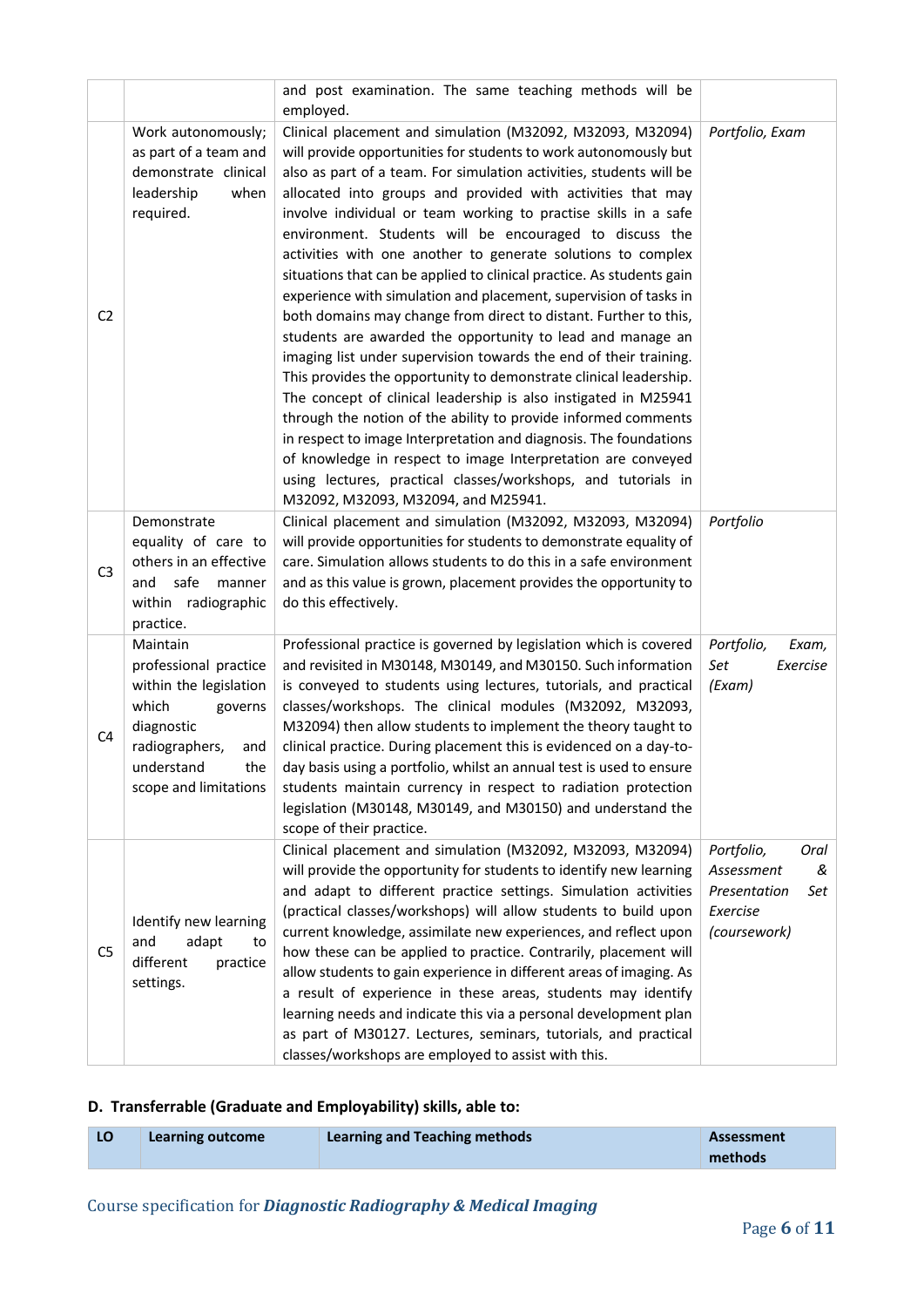| D1             | Communicate ideas and<br>findings<br>research<br>by<br>written, oral and visual<br>means.                                                                                                                                                                 | Students are introduced to a variety of modes of<br>communication throughout the course for them to meet<br>this learning outcome (M30148, M30149, M30150,<br>M32092, M30125, M30119, M24120, M25941). A<br>combination of lectures, tutorials, practical workshops,<br>seminars, and project supervision are utilised. This<br>culminates with the final year research project to consider<br>dissemination of findings by a variety of means.                                                                                                                                                                                                                                                                                                                                                                                                                                           | Exam, Set exercise<br>(exam),,<br>Written<br>assignment,<br>Project<br>output,<br>Dissertation, |
|----------------|-----------------------------------------------------------------------------------------------------------------------------------------------------------------------------------------------------------------------------------------------------------|-------------------------------------------------------------------------------------------------------------------------------------------------------------------------------------------------------------------------------------------------------------------------------------------------------------------------------------------------------------------------------------------------------------------------------------------------------------------------------------------------------------------------------------------------------------------------------------------------------------------------------------------------------------------------------------------------------------------------------------------------------------------------------------------------------------------------------------------------------------------------------------------|-------------------------------------------------------------------------------------------------|
| D <sub>2</sub> | Be competent in the use<br>of Information<br>Technology (word<br>processing, databases,<br>spreadsheets, statistical<br>packages, electronic mail<br>& Internet) and<br>demonstrate numerical<br>and statistical skills<br>appropriate to a<br>scientist. | The range of learning and teaching methods employed for<br>M30148, M30149, M30150, M30125, M25941, and<br>M24120 will allow students to demonstrate competency<br>in regard to information technology. A combination of<br>lectures, tutorials, practical workshops, seminars, and<br>project supervision encourage interfacing with the<br>information technology packages cited in learning<br>outcome D2. As the course progresses this will move from<br>the use of word processing packages and email towards<br>the use of spreadsheets and statistical packages for the<br>final year project.                                                                                                                                                                                                                                                                                     | Exam, Set exercise<br>(exam),, Written<br>assignment,<br>Project output                         |
| D <sub>3</sub> | problem<br>Approach<br>solving in a systematic<br>way and demonstrate the<br>values required for health<br>and social care.                                                                                                                               | Clinical placement and simulation (M32092, M32093,<br>M32094) will provide opportunities for students to<br>problem solve in a systematic way. For simulation<br>activities, students will be allocated into groups and<br>provided with activities that may involve individual or<br>team working to practise skills in a safe environment.<br>Students will be encouraged to discuss the activities with<br>one another to generate solutions to complex situations<br>that can be applied to clinical practice. In addition to this,<br>M30149 will provide the student the opportunity to<br>participate with Quality Assurance<br>practicals via<br>simulation and then reflect upon these tests and consider<br>how to rectify these tests if issues arise or data is<br>erroneous.                                                                                                 | Portfolio, Viva<br>voce examination,<br>Exam                                                    |
| D <sub>4</sub> | Show an awareness of<br>contextual<br>and<br>interpersonal factors in<br>groups and teams and be<br>able<br>to<br>work<br>independently<br>and<br>as<br>part of a team.                                                                                   | Clinical placement and simulation (M32092, M32093,<br>M32094) will provide opportunities for students to work<br>independently and as a part of a team. Whilst in these<br>environments students will have to consider contextual<br>and interpersonal factors to ensure harmonious working.<br>Further to this, M30119 will support the ability of the<br>student to work with others via two of its learning<br>outcomes. By the end of this module students should be<br>able to work as part of an interprofessional team to<br>investigate and report on a specific health or social care<br>issue. Furthermore, they should be able to evaluate the<br>contributions, responsibilities<br>and<br>challenges<br>for<br>individuals working in interprofessional, integrated care.<br>This module will employ lectures, seminars, and practical<br>classes/workshops to achieve this. | Portfolio, Report,<br>Set Exercise<br>(coursework)                                              |
| D5             | effective<br>Demonstrate<br>time management (by<br>undertaking self-directed<br>study and projects) and<br>recognise the need to                                                                                                                          | Throughout the course students will be expected to<br>demonstrate effective time management skills including<br>submission of artefacts by specified deadlines, workload<br>capacity regarding clinical practice, and attendance whilst<br>on placement. In regard to specific time management                                                                                                                                                                                                                                                                                                                                                                                                                                                                                                                                                                                            | Portfolio, Written<br>Assignment,<br>Project Output,<br>Exam, Report,<br>Oral Assessment &      |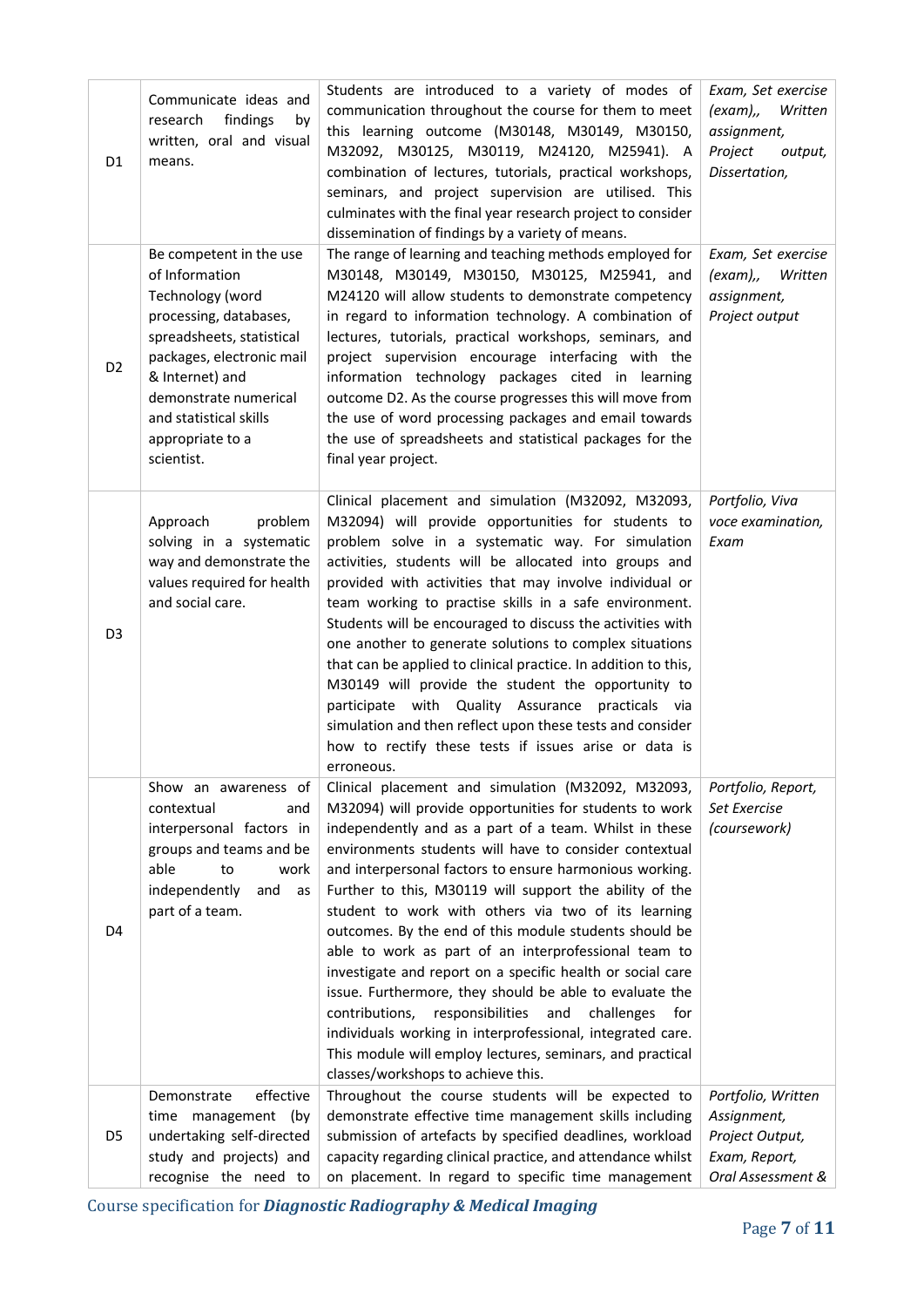| assess one's own skills<br>and to harness them for | tasks, students will be expected to identify their own<br>learning needs and develop a personal development plan | Presentation, Set<br>exercise |
|----------------------------------------------------|------------------------------------------------------------------------------------------------------------------|-------------------------------|
| future learning.                                   | for their academic skills development (M30127). This then                                                        | (coursework),                 |
|                                                    | feeds into M30119 where this module expects students to                                                          | <b>Dissertation</b>           |
|                                                    | be able to reflect upon their own contribution to care.                                                          |                               |
|                                                    | Outcomes from this would then feed into future personal                                                          |                               |
|                                                    | development plans. Furthermore, by the end of M30125                                                             |                               |
|                                                    | students should be able to explore the stages involved in                                                        |                               |
|                                                    | the design and planning of a project in healthcare. This                                                         |                               |
|                                                    | specific outcome will consider a timeline in regard to                                                           |                               |
|                                                    | completion which ultimately culminates with the final year                                                       |                               |
|                                                    | project (M24120). The teaching methods proposed                                                                  |                               |
|                                                    | regarding this specific outcome include lectures, practical                                                      |                               |
|                                                    | classes/workshops, seminars, tutorials.                                                                          |                               |

#### **Academic Regulations**

The current University of Portsmouth [Academic Regulations](http://policies.docstore.port.ac.uk/policy-107.pdf?_ga=2.44997668.1234197307.1599461794-2095434147.1584443378) will apply to this course.

#### **Support for Student Learning**

The University of Portsmouth provides a comprehensive range of support services for students throughout their course, details of which are available at the [MyPort](http://myport.ac.uk/) student portal.

In addition to these University support services, this course also provides support for student learning in both the academic and clinical environments. This is achieved through a variety of approaches to teaching and learning to stimulate interest and understanding. The programme uses a blended approach making full use of available learning technologies (e.g. Moodle) whilst recognising the value of face-to-face facilitation and interactive collaborative learning opportunities. As the programme progresses independence is increasingly encouraged with the overarching philosophy of student centred learning with discussions, tutorials, and the Centre for Simulation in Healthcare being utilised to support this.

Using the Centre for Simulation in Healthcare, students will participate in laboratory practical's, simulation and enquiry-based learning:

- Laboratory practical's enable students to consolidate material and facilitate the acquisition of manual and team skills; thus, providing opportunities for students to use conceptual knowledge and cognitive processes.
- Simulation enables students to be placed into situations which simulate clinical scenarios. It enables students to practise skills within a safe environment and assists with the transfer of these skills to the clinical domain. It encourages students to generate solutions to complex situations, which will enable them to express alternative approaches to care in practice. To support this a range of technologies are used to facilitate learning e.g. radiographic equipment and simulation models.
- Enquiry based learning (EBL) enables the introduction of a complex situation so that students can embark on a journey of enquiry related to the issues(s) raised. EBL helps students to develop ideas at a high level of cogitation whilst helping them to formulate responses within group dynamics.

Within the clinical environment, learning usually occurs through the process of observation and supervised experience working towards specified learning outcomes. The clinical environment is interprofessional in nature and student learning is supported by clinical staff. The aim of clinical placement is for students to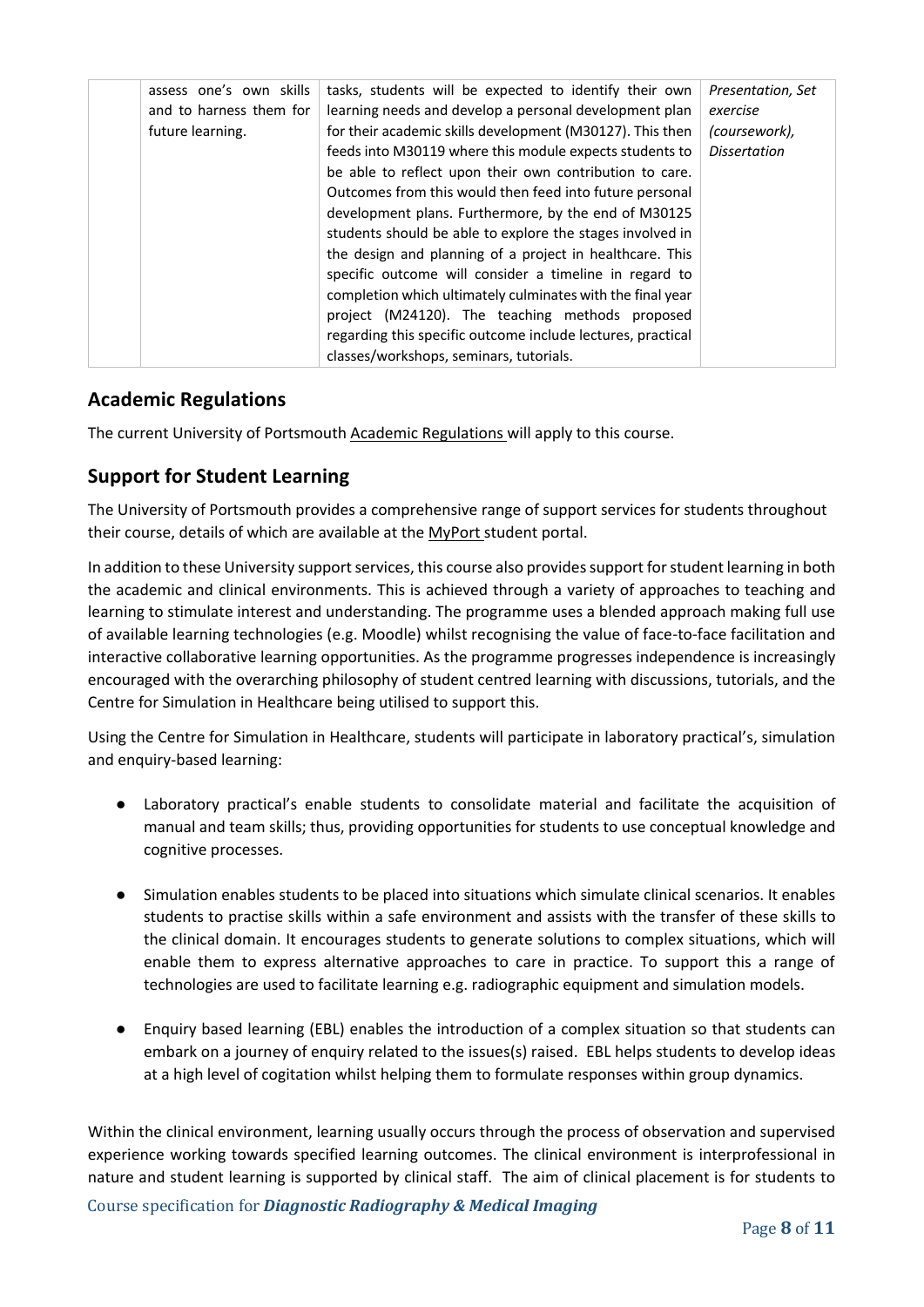observe, participate and practise developing professional skills and competence in a variety of 'real life' contexts. The experience will enable students to purposely relate theory to the practice and enables skills and knowledge to develop through supervised clinical practice. Learning is further enhanced by student mentoring (when placement blocks overlap), University link radiographers and academic placement lecturers:

- Where the academic year allows, student mentoring offers Level 6 students the opportunity to mentor Level 4 students during their first week of clinical placement. This eases the transition from the academic environment to the clinical environment for Level 4 students whilst proffering the opportunity to Level 6 students to understand the importance of participation in training, supervision and mentoring (HCPC SoP: 4.6).
- University link radiographers are the main channel of communication between the Hospital Trust and the University for day-to-day matters concerning students. They are primarily responsible for ensuring smooth integration of students into the department and that they are suitably supervised. They will organise rosters to take account of both University requirements and the student's own objectives. Furthermore, they will liaise and consult with students on pastoral issues. University link radiographers are also responsible for facilitating discussions with colleagues who have worked with students in regard to threshold skills pertaining to professional behaviour and conduct.
- University link radiographers are responsible for facilitating discussions with colleagues who have worked with students to decide if threshold skills in regard to practise are met. Where they are not, they will meet students to provide constructive feedback.
- Academic placement lecturers visit the clinical departments to provide students with a supportive and open forum to reflect upon their placement experience. Furthermore, they meet with both staff and students to give and receive feedback on any issues that have occurred whilst also becoming informed of student progress and performance.

Whilst on placement, students will still have access to University support services and access to a virtual learning environment called Moodle. Moodle allows students, without limitation of time and place, to access different learning tools such as course information, course and module handbooks, course content, and specific learning resources. Consequently, this enables students to interact with course material outside of the University offering opportunities for consolidating theoretical aspects of the course whilst away from campus.

#### **Evaluation and Enhancement of Standards and Quality in Learning and Teaching**

The University of Portsmouth undertakes comprehensive monitoring, review and evaluation of courses within clearly assigned staff responsibilities. Student feedback is a key feature in these evaluations, as represented in our [Policy for Listening to and Responding to the Student Voice](http://policies.docstore.port.ac.uk/policy-069.pdf) where you can also find further information.

Further to this, clinical placements are monitored, reviewed and evaluated by a combination of mechanisms:

● Students are requested to complete a feedback questionnaire at the end of each placement. This is reviewed by the placement lead and then shared with relevant placement sites. This is essential to the quality assurance of all placements and facilitates improvements and/or initiates adjustments to placement settings.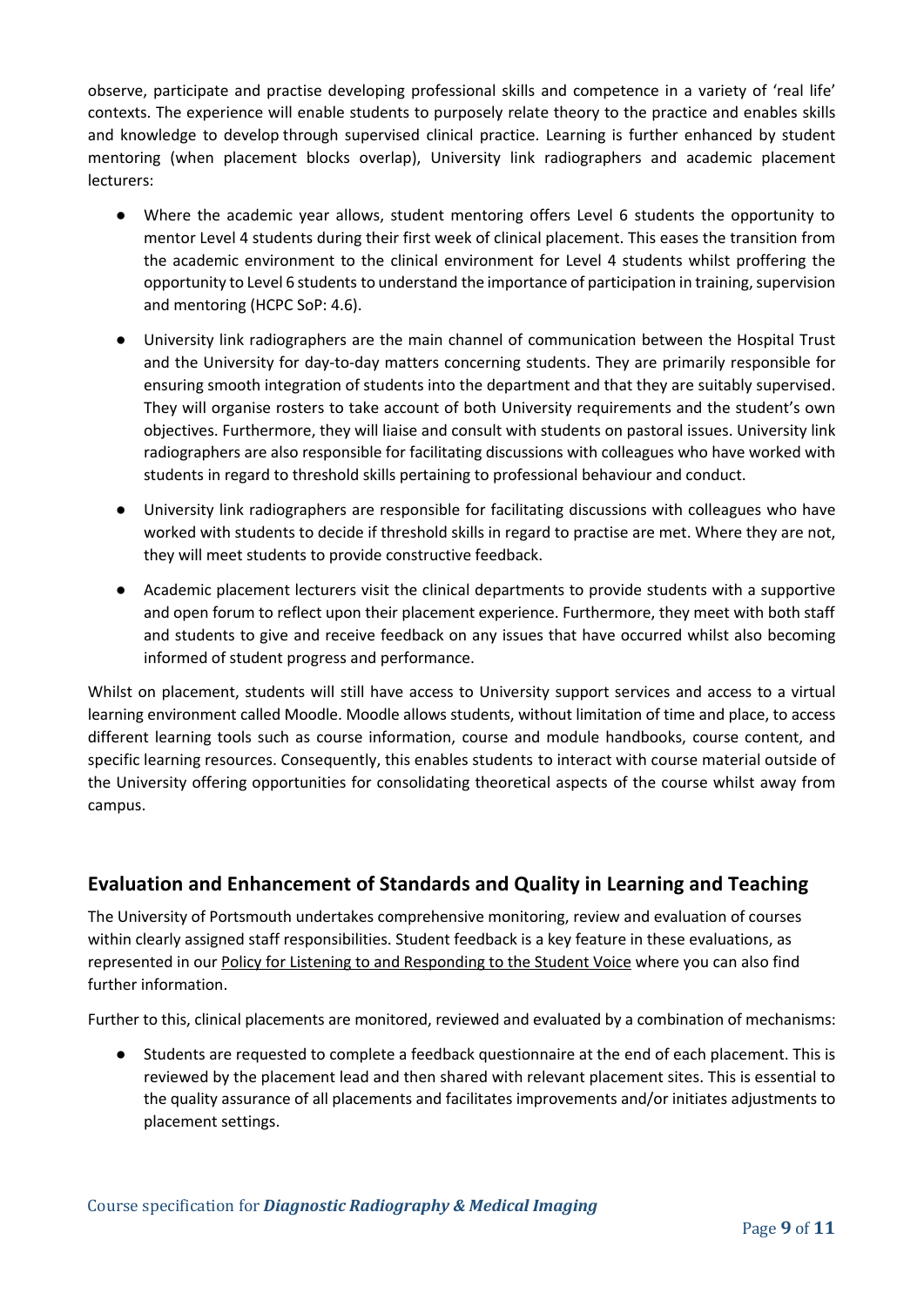- Academic placement lecturers complete a clinical visit report after each clinical visit. The purpose of the report is to give feedback to the placement lead of any underlying issues with the placement site or individual students.
- Placement sites are audited by the placement lead on an annual basis to ensure currency in regard to student learning and the placement will allow students to meet placement learning outcomes. Areas of good practice are highlighted and recommendations (where appropriate) are made.

As courses in radiography require professional education to provide instruction commensurate with the standards of the Health and Care Professions Council (HCPC), the BSc (Hons) Diagnostic Radiography and Medical Imaging programme meets the educational requirements for statutory registration with the UK regulatory body (Health and Care Professions Council). Upon successful completion, students would be eligible to register with the HCPC and apply for full membership with the Society of Radiographers. Furthermore, the course is accredited by the College of Radiographers.

#### **Reference Points**

The course and outcomes have been developed taking account of:

- [University of Portsmouth Curriculum Framework Specification](http://policies.docstore.port.ac.uk/policy-217.pdf?_ga=2.80596127.988573471.1600698712-86764541.1593710288)
- [University of Portsmouth Vision 2030 and Strategy 2025](https://www.port.ac.uk/about-us/our-ambition/our-strategy)
- [University of Portsmouth Code of Practice for Work-based and Placement Learning](http://policies.docstore.port.ac.uk/policy-151.pdf)
- [Quality Assurance Agency UK Quality Code for Higher Education](https://www.qaa.ac.uk/quality-code)
- [Quality Assurance Agency Qualification Characteristic Statements](https://www.qaa.ac.uk/quality-code/characteristics-statements)
- [Quality Assurance Agency Subject Benchmark Statement](https://www.qaa.ac.uk/docs/qaa/subject-benchmark-statements/subject-benchmark-statement-health-studies.pdf?sfvrsn=7a35c881_4) for Health Studies
- [Quality Assurance Agency Framework for Higher Education Qualifications](https://www.qaa.ac.uk/en/quality-code/qualifications-and-credit-frameworks)
- Requirements of Professional and/or Statutory Regulatory Bodies: Health & Care Professions Council (HCPC )
- Vocational and professional experience, scholarship and research expertise of the University of Portsmouth's academic members of staff
- National Occupational Standards
- The NHS Constitution
- Health & Care Professions Council (HCPC) Standards of Conduct, Performance and Ethics (2016)
- Health & Care Professions Council (HCPC) Guidance on Conduct and Ethics for Students (2016)
- Code of Professional Conduct (Society of Radiographers, 2013)
- National Qualification Framework
- The Scope of Practice 2013 (College of Radiographers)
- Education & Career Framework for the Radiography Workforce (College of Radiographers, 2013)
- Clinical Supervision a position statement (College of Radiographers) Experience gained from delivery of previous BSc (Hons) Radiography programmes
- Code of Practice for Work-based and Placement Learning (2015)

#### **Disclaimer**

Course specification for *Diagnostic Radiography & Medical Imaging* The University of Portsmouth has checked the information provided in this Course Specification and will endeavour to deliver this course in keeping with this Course Specification. However, changes to the course